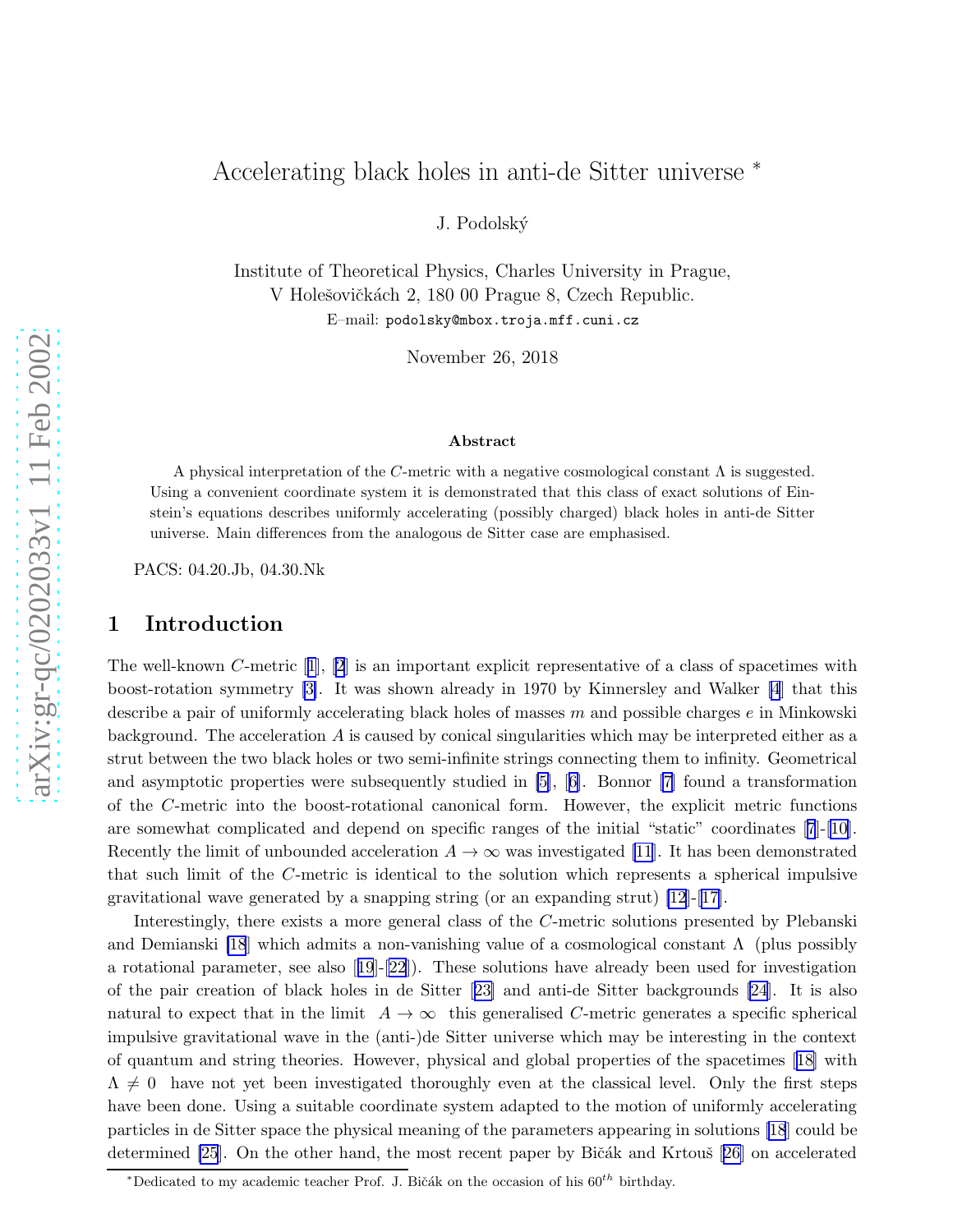<span id="page-1-0"></span>test sources in de Sitter spacetime may be of a great help for understanding the global structure of these solutions.

It is the purpose of this short contribution to provide a basic physical interpretation of the above family of exact solutions with a *negative* value of the cosmological constant  $\Lambda$  as uniformly accelerating black holes in anti-de Sitter universe. Although this is a simple extension of our previous results presented in [\[25](#page-6-0)], we shall demonstrate that there are some interesting new features and fundamental differences from the analogous de Sitter case.

### 2 Uniformly accelerating observers in anti-de Sitter space

Anti-de Sitter universe is the (maximally symmetric) spacetime of constant negative curvature [\[27\]](#page-6-0). It can be understood as a 4-dimensional hyperboloid

$$
-Z_0^2 + Z_1^2 + Z_{23}^2 - Z_4^2 = -a^2 , \t\t(1)
$$

where  $a = \sqrt{-3/\Lambda}$ , in a 5-dimensional Minkowski space

$$
ds^{2} = -dZ_{0}^{2} + dZ_{1}^{2} + dZ_{23}^{2} + Z_{23}^{2} d\Phi^{2} - dZ_{4}^{2} , \qquad (2)
$$

as shown in Fig. 1. We have introduced here for later convenience the coordinates  $Z_{23} \in [0,\infty)$  and  $\Phi \in [0, 2\pi)$  by  $Z_2 = Z_{23} \cos \Phi$  and  $Z_3 = Z_{23} \sin \Phi$ , instead of the standard Cartesian coordinates  $Z_2$ , Z3. With the parameterisation

$$
Z_0 = a \frac{\sin(T/a)}{\cos \chi}, \qquad Z_4 = a \frac{\cos(T/a)}{\cos \chi},
$$
  
\n
$$
Z_1 = a \tan \chi \cos \Theta, \quad Z_{23} = a \tan \chi \sin \Theta,
$$
 (3)

where  $T \in (-\infty, +\infty)$ ,  $\chi \in [0, \frac{\pi}{2})$ ,  $\Theta \in [0, \pi]$ , we obtain the well-known metric in global coordinates

$$
ds^{2} = \frac{a^{2}}{\cos^{2} \chi} \left[ -d(T/a)^{2} + d\chi^{2} + \sin^{2} \chi (d\Theta^{2} + \sin^{2} \Theta d\Phi^{2}) \right].
$$
 (4)

This immediately gives the familiar Penrose diagram for the anti-de Sitter space (see Fig. 1) in which the boundary  $\chi = \frac{\pi}{2}$  represents the conformal infinity  $\mathcal J$  for null and spacelike geodesics [\[27\]](#page-6-0).

Let us consider the timelike worldlines in (4) of the form

$$
T = \tau \cos \chi_0, \quad \chi = \chi_0, \quad \Theta = \Theta_0, \quad \Phi = \Phi_0,
$$
\n<sup>(5)</sup>

where  $\tau$  is the proper time, and  $\chi_0$ ,  $\Theta_0$ ,  $\Phi_0$  are constants. The corresponding 4-velocity is  $u^{\mu}$  =  $(\cos \chi_0, 0, 0, 0)$ , and the 4-acceleration is  $\dot{u}^\mu \equiv u^\mu_{;\nu} u^\nu = (0, a^{-2} \sin \chi_0 \cos \chi_0, 0, 0)$ , with the constant modulus

$$
|A| \equiv |\dot{u}^{\mu}| = \frac{\sin \chi_0}{a} \ . \tag{6}
$$

Moreover, due to the relation  $u_{\mu}\dot{u}^{\mu} = 0$ , this constant value of |A| is identical to the modulus of the 3-acceleration measured in the natural local frame orthogonal to the observer's 4-velocity  $u^{\mu}$ . The family of worldlines (5) thus represents the motion of uniformly accelerating observers in the antide Sitter universe. Their trajectories are given by simple vertical lines in the Penrose diagram shown in Fig. 1. For  $\chi_0 = 0$  the worldline is a geodesic with zero acceleration. With growing values of  $\chi_0$  the acceleration of the corresponding observers given by (5) uniformly grows. Interestingly, there exists the *maximal possible value*  $A_{max}$ ,

$$
|A| \le A_{max} \equiv \sqrt{-\frac{1}{3}\Lambda} \,,\tag{7}
$$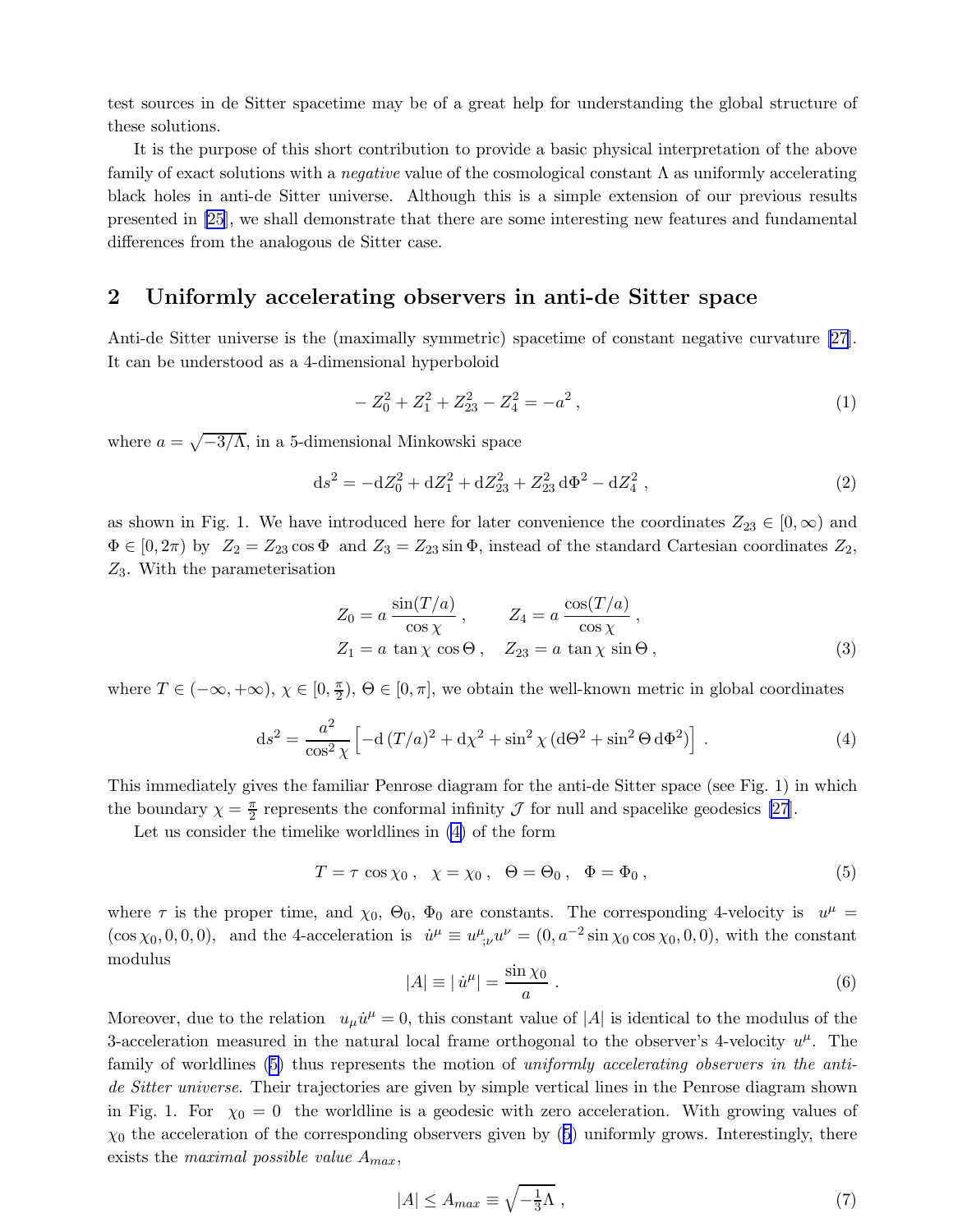<span id="page-2-0"></span>of uniform acceleration of the privileged observers([5](#page-1-0)) in the anti-de Sitter space which is reached in the limit  $\chi_0 = \frac{\pi}{2}$ , i.e. for those moving "along the conformal infinity". This is completely different from the situation in the de Sitter universe, in which case the acceleration A of analogous observers may be unbounded, see e.g.[[23](#page-6-0)], [\[25](#page-6-0)], [\[26\]](#page-6-0). Note that such infinite acceleration corresponds to (null) observers in the de Siter universe which move along the cosmological horizon. This is absent in the anti-de Sitter space.

In the 5-dimensional formalism the uniformly accelerated trajectories([5](#page-1-0)) are also privileged. It immediatelyfollows from ([3\)](#page-1-0) that these are given by constant values of  $Z_1$  and  $Z_{23}$ . Therefore, the trajectories are just simple closed timelike loops of the radius  $a/\cos\chi_0$  around the anti-de Sitter hyperboloid indicated in Fig. 1.

We may now introduce a new coordinate system which is well adapted to description of uniformly accelerating test point sources in the anti-de Sitter space. This analogue of the accelerated coordinates for the de Sitter spacetime[[25\]](#page-6-0) is given by the following parameterisation of the hyperboloid [\(1\)](#page-1-0),

$$
Z_0 = \frac{\sqrt{a^2 + r^2} \sin(T/a)}{\sqrt{1 - a^2 A^2} + A r \cos \theta}, \qquad Z_4 = \frac{\sqrt{a^2 + r^2} \cos(T/a)}{\sqrt{1 - a^2 A^2} + A r \cos \theta},
$$
  
\n
$$
Z_1 = \frac{\sqrt{1 - a^2 A^2} r \cos \theta - a^2 A}{\sqrt{1 - a^2 A^2} + A r \cos \theta}, \qquad Z_{23} = \frac{r \sin \theta}{\sqrt{1 - a^2 A^2} + A r \cos \theta},
$$
\n(8)

where  $r \in [0,\infty)$ ,  $T \in (-\infty,\infty)$ , and  $\theta \in [0,\pi]$ . In these coordinates, the anti-de Sitter space takes the form

$$
ds^{2} = \frac{1}{[\sqrt{1 - a^{2}A^{2}} + A r \cos \theta]^{2}} \left\{ -\left(1 + r^{2}/a^{2}\right) dT^{2} + \frac{dr^{2}}{1 + r^{2}/a^{2}} + r^{2}(d\theta^{2} + \sin^{2}\theta d\Phi^{2}) \right\}.
$$
 (9)

In the case  $A = 0$  this static metric reduces to the standard form [\(4\)](#page-1-0) if we perform obvious transformations  $r = a \tan \chi$ , and  $\theta = \Theta$ . Moreover, the metric (9) is conformal to this for a general value of theacceleration  $A < A_{max}$ . The explicit transformation between ([4](#page-1-0)) and (9) is obtained by comparing [\(3\)](#page-1-0) with (8),

$$
\cos \chi = \frac{\sqrt{1 - a^2 A^2} + A r \cos \theta}{\sqrt{1 + r^2/a^2}},
$$
  
\n
$$
a \tan \chi \sin \Theta = \frac{r \sin \theta}{\sqrt{1 - a^2 A^2} + A r \cos \theta},
$$
  
\n
$$
a \tan \chi \cos \Theta = \frac{\sqrt{1 - a^2 A^2} r \cos \theta - a^2 A}{\sqrt{1 - a^2 A^2} + A r \cos \theta},
$$
\n(10)

which relate  $\chi$ ,  $\Theta$  to r,  $\theta$  (the coordinates T and  $\Phi$  have the same meaning in both the metrics). It is obvious from the first relation in (10) that the origin  $r = 0$  of the coordinates (9) corresponds to $\cos \chi_0 = \sqrt{1 - a^2 A^2}$ , i.e.  $\sin \chi_0 = a|A|$ . From ([6](#page-1-0)) we immediately conclude that the parameter A in the metric (9) is exactly the value of the acceleration of the corresponding observer. Therefore, the origin  $r = 0$  of the coordinates in (9) is accelerating in anti-de Sitter universe with uniform acceleration A. It also follows from (10) that the coordinate singularity  $r = 0$  is located at  $\Theta_0 = 0$ when  $A < 0$ , whereas it is located at  $\Theta_0 = \pi$  when  $A > 0$ . Considering (8) we finally observe that the trajectory of uniformly accelerating origin  $r = 0$  corresponds to a uniform motion of a single point around the anti-de Sitter hyperboloid. This closed trajectory is a circle of radius  $a/\sqrt{1-a^2A^2}$ , which is given by an intersection of the hyperboloid([1](#page-1-0)) with the plane having the constant values  $Z_1 = -a^2 A / \sqrt{1 - a^2 A^2}$  and  $Z_{23} = 0$ , see Fig. 1.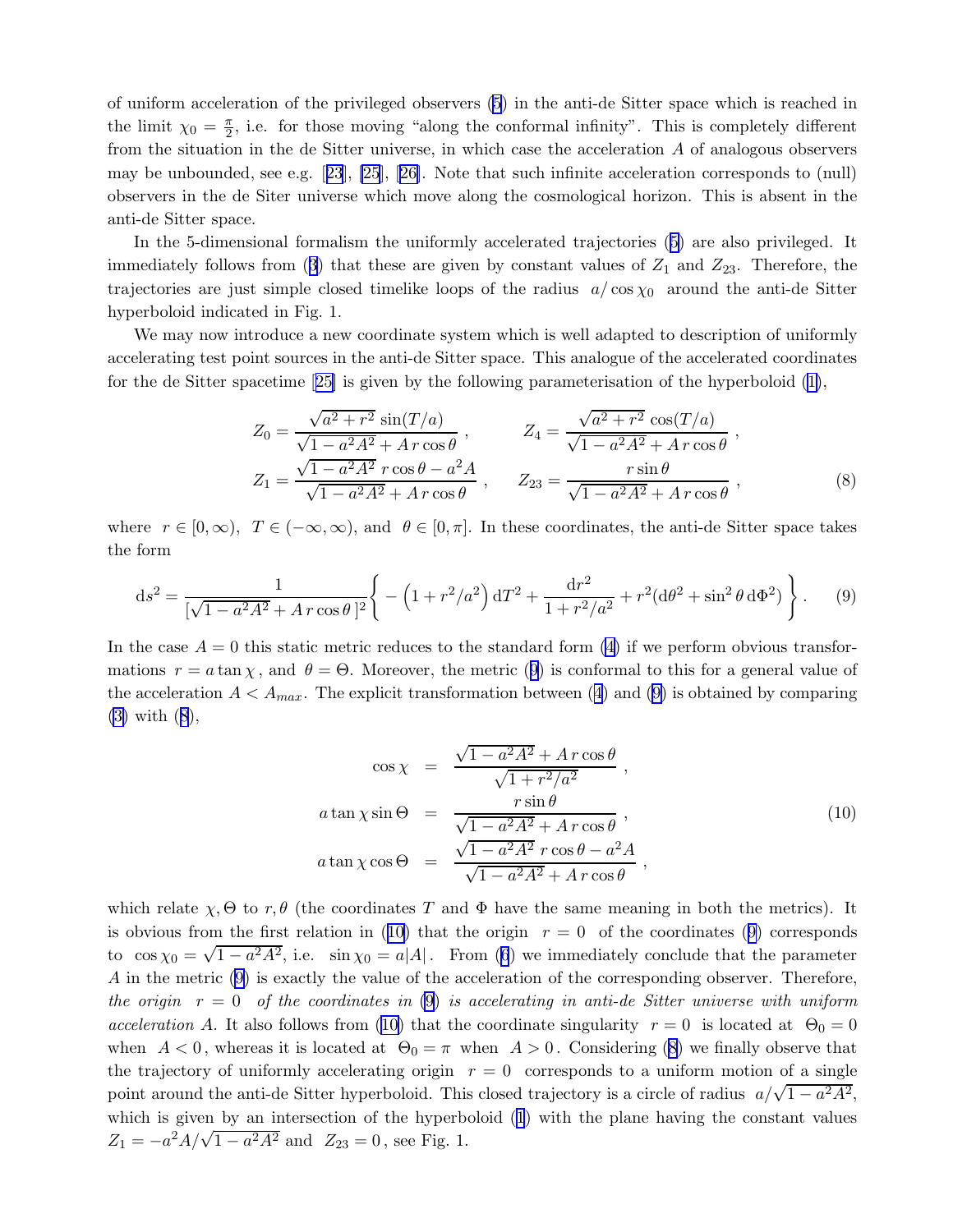# <span id="page-3-0"></span>3 Physical interpretation of the C-metric with  $\Lambda < 0$

The Plebanski–Demianski solution for the C-metric with a cosmological constant can be written in the form[[18](#page-6-0)]

$$
ds^{2} = \frac{1}{(p+q)^{2}} \left( \frac{dp^{2}}{\mathcal{P}} + \frac{dq^{2}}{\mathcal{Q}} + \mathcal{P} d\sigma^{2} - \mathcal{Q} d\tau^{2} \right) , \qquad (11)
$$

where

$$
\mathcal{P}(p) = A^2 - p^2 + 2m p^3 - e^2 p^4 ,
$$
  
\n
$$
\mathcal{Q}(q) = \frac{1}{a^2} - A^2 + q^2 + 2m q^3 + e^2 q^4 .
$$
\n(12)

Note that we do not consider the possible rotation here. Also, we have used the coordinate freedom to remove the linear terms in (12), and to set the coefficients of the quadratic terms to unity. In order to maintain the spacetime signature, it is necessary that  $P > 0$  which places a restriction on the range of p. However, there is no restriction on the sign of  $\mathcal Q$  which may describe both static and non-static regions, separated by horizons localised on  $\mathcal{Q} = 0$ . Using the standard "Descartes sign rule" we obtain for  $m > 0$  and  $|A| < A_{max}$  that the polynomial  $\mathcal{P}(p)$  given by (12) has at most four real roots  $p_i$  (three positive and one negative). On the other hand, the polynomial  $\mathcal{Q}(q)$  has at most two real (necessarily negative) roots  $q_i$ . There are thus four possible static spacetime regions for all permitted values of p and q, as illustrated in Fig. 2 by the shaded areas. These are bounded by horizons  $q_i$ and "coordinate" singularities  $p_i$ . In the following we shall concentrate on the spacetime for which  $p_1 < p \lt p_2$  and  $p+q < 0$  (note that  $p+q = 0$  corresponds to the spacetime boundary on which the conformal factor in (11) becomes unbounded, whereas  $q = -\infty$  represents a curvature singularity). This covers one non-static plus two static regions separated by inner and outer black hole horizons,  $q = q_1$  and  $q = q_2$ , respectively. Again, this is different from the de Sitter case for which both the polynomials  $P$  and  $Q$  may have up to four real roots so that an additional cosmological horizon (on  $q = q_3 < 0$  is present.

Let us perform the coordinate transformation of the metric (11) given by

$$
T = \sqrt{1 - a^2 A^2} \tau , \qquad r = -\frac{\sqrt{1 - a^2 A^2}}{q} ,
$$
  

$$
\theta = \int_{\zeta_1} \frac{d\zeta}{\sqrt{1 - \zeta^2 + 2m A \zeta^3 - e^2 A^2 \zeta^4}} , \qquad \Phi = \frac{A}{c} \sigma ,
$$
 (13)

where  $\zeta \equiv p/A$ , and c is a constant. We obtain

$$
ds^{2} = \frac{1}{[\sqrt{1 - a^{2}A^{2}} - Ar\,\zeta(\theta)]^{2}} \left\{ -F(r) \,dT^{2} + \frac{dr^{2}}{F(r)} + r^{2} \Big( d\theta^{2} + G^{2}(\theta) \, c^{2} d\Phi^{2} \Big) \right\},
$$
 (14)

in which

$$
F(r) = 1 + \frac{r^2}{a^2} - \sqrt{1 - a^2 A^2} \frac{2m}{r} + (1 - a^2 A^2) \frac{e^2}{r^2},
$$
  
\n
$$
G^2(\theta) = 1 - \zeta^2(\theta) + 2m A \zeta^3(\theta) - e^2 A^2 \zeta^4(\theta),
$$
\n(15)

and  $\zeta(\theta)$  is the inverse function of  $\theta(\zeta)$  given by the integral in (13). It may be seen that, either when  $A = 0$  or when both  $m = 0$  and  $e = 0$ , we obtain  $\zeta(\theta) = -\cos \theta$  so that  $G(\theta) = \sin \theta$ . Otherwise these can be expressed in terms of Jacobian elliptic functions[[25\]](#page-6-0).

It is obvious that for  $A = 0$ ,  $c = 1$  the metric (14) exactly reduces to the familiar form of the Reissner–Nordstrøm–anti-de Sitter black hole solution in which the parameters  $m$  and  $e$  have the usual interpretation and the curvature singularity is located at  $r = 0$ . Moreover, when  $A \neq 0$ ,  $c = 1$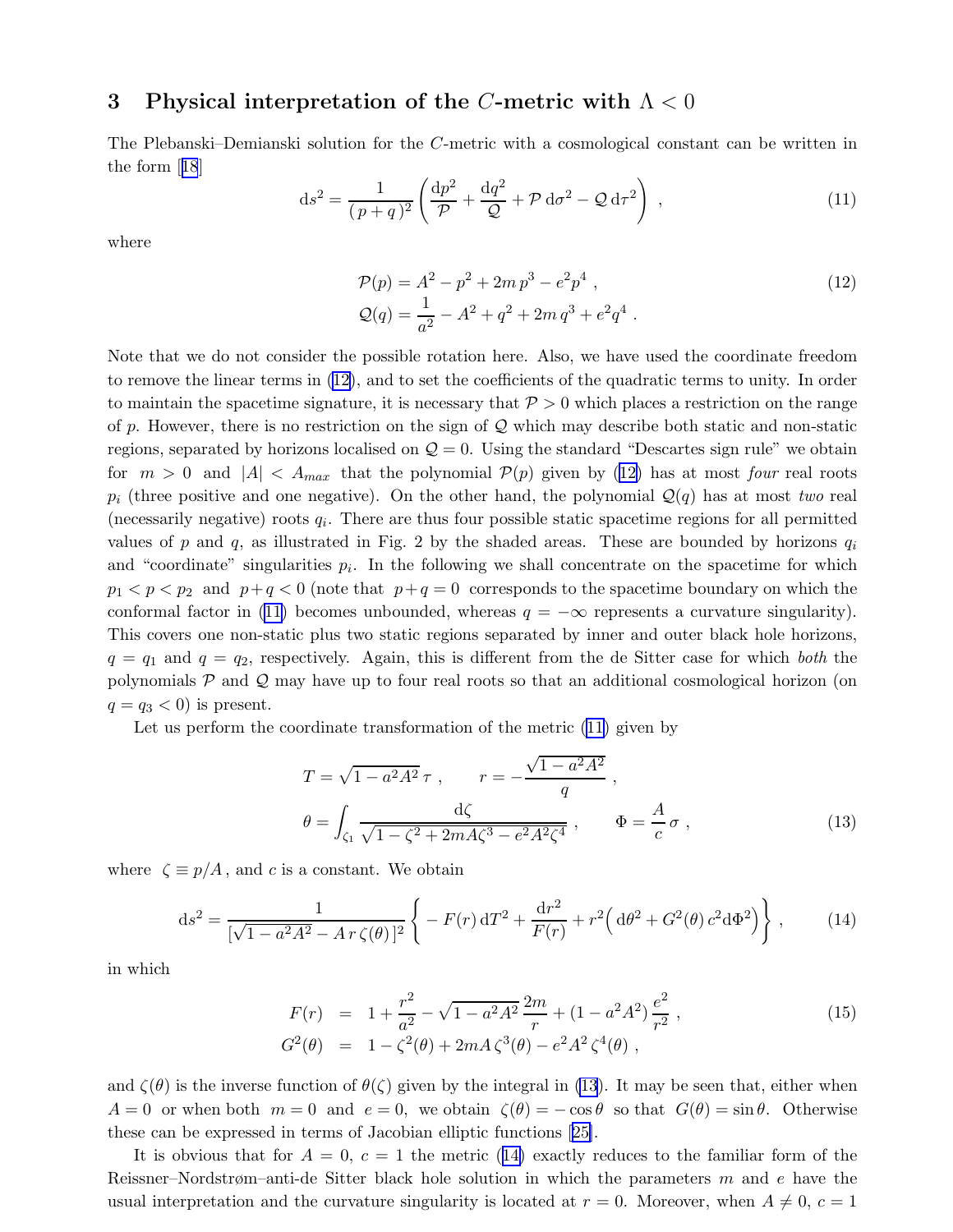and  $m = 0 = e$ , the line element [\(14\)](#page-3-0) is *identical* to [\(9\)](#page-2-0) in which  $r = 0$  corresponds to a uniformly accelerating single point in the anti-de Sitter background. When  $m$  and  $e$  are small, the solution [\(14](#page-3-0)) can naturally be regarded as a perturbation of [\(9\)](#page-2-0). The metric [\(14](#page-3-0)) can thus be interpreted as describing a charged black hole which is uniformly accelerating in anti-de Sitter universe.

The spacetimes given by the metric [\(14\)](#page-3-0) explicitly possess the boost and rotation symmetries corresponding to the Killing vectors  $\partial_T$  and  $\partial_{\Phi}$ . There are Killing horizons where the norm of the Killing vector  $\partial_T$  vanishes. These occur on  $F = 0$  and separate static and non-static regions of the spacetimes. Generally, for  $r > 0$ ,  $m > 0$  there are at most two real roots of  $F(r)$  which correspond to the familiar inner and outer black hole horizons in the Reissner–Nordstrøm–anti-de Sitter spacetimes, seee.g. [[28\]](#page-6-0)-[\[30](#page-7-0)]. Their specific geometrical properties depend not only on the parameters  $m, e,$  and  $\Lambda$ , but also on the acceleration A. Contrary to the de Sitter background there is no cosmological horizon. Cases representing uniformly accelerating extreme black holes or naked singularities in anti-de Sitter universe are also described by([14\)](#page-3-0) for specific ranges of the parameters such that the two possible roots of F are repeated or absent.

For  $A \neq 0$  and a general choice of the parameters m, e,  $\Lambda$ , the complete global structure of the spacetime is complicated. Of course, for small m and e, the solutions  $(14)$  can be considered as perturbations of anti-de Sitter universe illustrated in Fig. 1. However, these pictures now are only schematic since  $r = 0$  is not a single "test" point but a curvature singularity, and the black hole horizons also occur. For vanishing acceleration A, the conformal diagrams of the corresponding (spherically symmetric)spacetimes are already known [[28](#page-6-0)]-[\[30](#page-7-0)]. Interestingly, these diagrams also describe the global structure of the complete spacetime [\(14](#page-3-0)) in the "equatorial" plane  $\zeta(\theta) = 0$  orthogonal to the direction of acceleration, even in the case when  $A \neq 0$ . On this plane,  $r = \infty$  corresponds to the anti-de Sitter conformal infinity  $\mathcal J$  which is represented by the boundary  $\chi = \frac{\pi}{2}$  in Fig. 1.

We finally clarify the character of the singularities at  $\zeta_1 = p_1/A$  and  $\zeta_2 = p_2/A$  which are the rootsof  $G(\zeta) = 0$ . It follows from the integral in ([13](#page-3-0)) that  $\zeta_1$  corresponds to  $\theta = 0$ , whereas  $\zeta_2$ to  $\theta = 2K$ , in which K is the "quarter period", i.e. the complete elliptic integral of the first kind related to [\(13](#page-3-0)). (When either  $A = 0$  or  $m = 0 = e$  we obtain  $K = \frac{\pi}{2}$ .) Therefore, the range of the "angular" coordinates in the metric [\(14\)](#page-3-0) is  $\theta \in [0, 2K]$ ,  $\Phi \in [0, 2\pi)$ .

As in the de Sitter case[[25\]](#page-6-0) we may compare the circumference of a small circle around the pole  $\theta = 0$  with its radius (for any fixed value of r and T). We find that in general there is a deficit angle

$$
\delta_1 = 2\pi \left[ 1 - \lim_{\theta \to 0} \frac{c G(\theta)}{\theta} \right] = 2\pi \left[ 1 - c G'(0) \right] , \qquad (16)
$$

where  $G'(0) = -\zeta_1 + 3mA\zeta_1^2 - 2e^2A^2\zeta_1^3$ , which is finite and independent of r and T. Thus, the singularity at  $\zeta_1$  represents a *cosmic string of constant tension* along the semi-axis  $\theta = 0$ . Of course, for any value of the physical parameters m, e, A and  $\Lambda$ , this can always be made regular by putting  $c = 1/G'(0)$ . In particular, if  $A = 0$  (the case of spherically symmetric Reissner–Nordstrøm– anti-de Sitter spacetime), or if m and e are both zero (the anti-de Sitter universe in accelerating coordinates), the semi-axis  $\theta = 0$  is regular when  $c = 1$  because  $G = \sin \theta$  in these cases.

The deficit angle of the second cosmic string which extends in the opposite direction  $\theta = 2K$  is

$$
\delta_2 = 2\pi \left[ 1 - \lim_{\theta \to 2K} \frac{c G(\theta)}{2K - \theta} \right] = 2\pi \left[ 1 + c G'(2K) \right] , \qquad (17)
$$

where  $G'(2K) = -\zeta_2 + 3mA\zeta_2^2 - 2e^2A^2\zeta_2^3$ . Again, the string along the semi-axis  $\theta = 2K$  can be removed by setting  $c = -1/G'(2K)$ . However, it is not possible in general to remove the strings in both directions simultaneously unless  $G'(0) = -G'(2K)$ . This condition can only be satisfied for  $m = 0 = e$  or  $A = 0$  (in which case  $\zeta_2 = 1 = -\zeta_1$ ) with  $c = 1$ . Thus, uniformly accelerating black hole in anti-de Sitter universe must necessarily be connected to at least one cosmic string localised at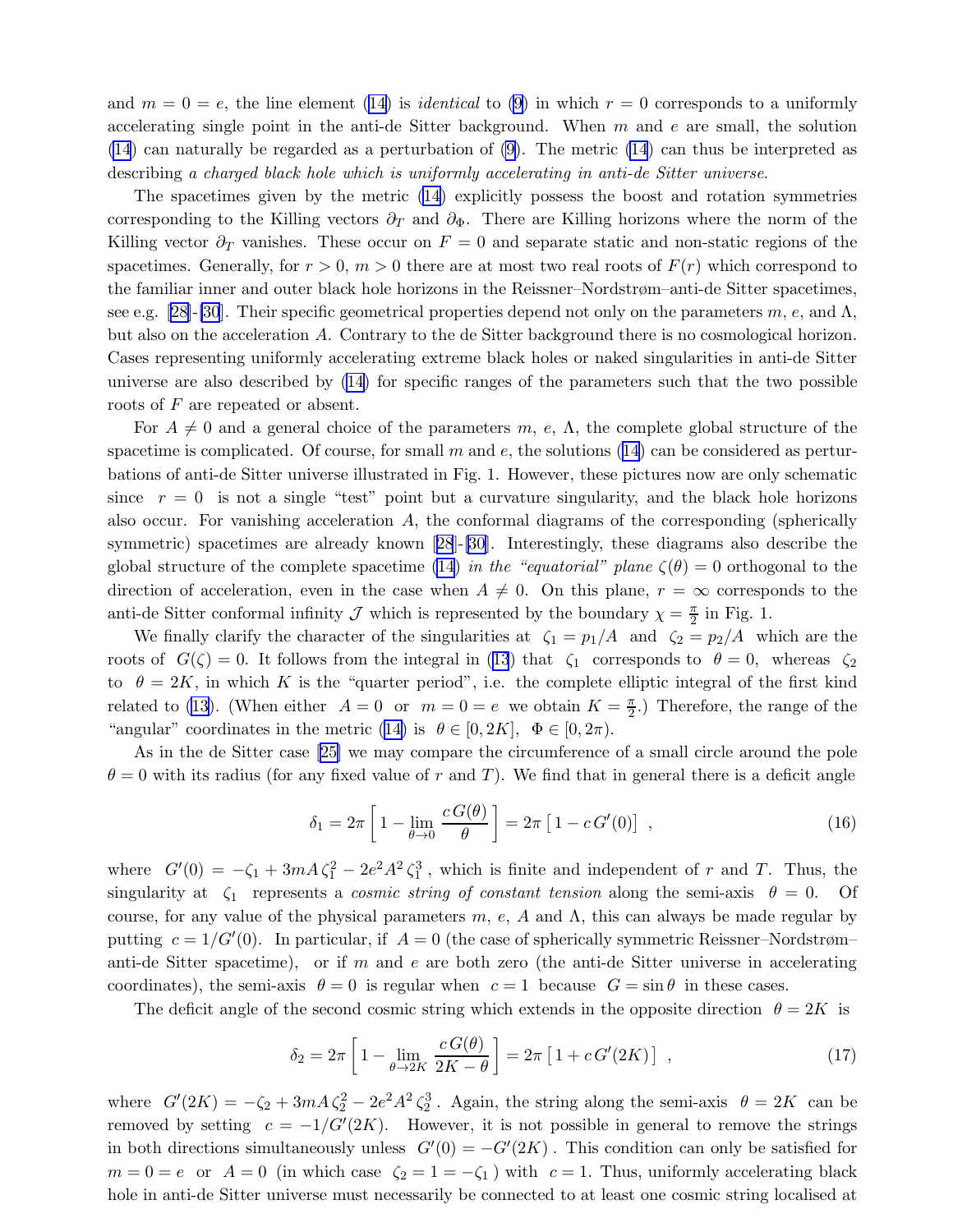<span id="page-5-0"></span> $\theta = 0$  $\theta = 0$  $\theta = 0$  and/or  $\theta = 2K$ , which may be considered to "cause" the acceleration (see also [[24\]](#page-6-0)). This is in accordance with the same result obtained in Minkowski [4] or de Sitter [\[23](#page-6-0)], [\[25](#page-6-0)] space. There are no (non-trivial) self-accelerating black holes in the backgrounds of constant curvature.

However, there are fundamental geometrical differences between the cases with positive and negative value of the cosmological constant  $\Lambda$ . In the de Sitter case, there are two uniformly accelerating black holes connected each other by finite string(s). In the presence of both strings these make a complete *circular loop* around the whole closed de Sitter universe. In the anti-de Sitter background, there is just a *single* uniformly accelerating black hole attached to *semi-infinite* open string(s). These have a "hyperboloidal" character and connect the black hole to the anti-de Sitter conformal infinity J. Indeed, if we treat the solution [\(14](#page-3-0)) for sufficiently small m and e as a perturbation of the anti-deSitter hyperboloid ([1](#page-1-0)), the first string is localised along  $\theta = 0$  whereas the second along  $\theta = \pi$  $\theta = \pi$  $\theta = \pi$ . Considering ([8](#page-2-0)) we observe that both these cases correspond to  $Z_{23} = 0$ . From [\(1\)](#page-1-0) it follows that the geometry of such strings in anti-de Sitter universe is given by a hyperboloidal 2-surface  $(Z_0^2 + Z_4^2) - Z_1^2 = a^2$ . The position of the strings at a given time is indicated in Fig. 1 by the wavy line. The first semi-infinite string localised on  $\theta = 0$  connects the uniformly accelerated source  $r = 0$ to the infinity  $\mathcal J$  on the "left",  $Z_1 > -a^2 A/\sqrt{1-a^2 A^2}$ , while the second string on  $\theta = \pi$  extends from the source in the opposite direction to the "right",  $Z_1 < -a^2 A/\sqrt{1 - a^2 A^2}$ .

# Acknowledgements

This work was supported by the grant GACR-202/99/0261 of the Czech Republic and GAUK 141/2000 of Charles University in Prague.

# References

- [1] Ehlers J. and Kundt W., Exact solutions of gravitational field equations, in Gravitation: an Introduction to Current Research, L. Witten (ed.) Wiley, New York (1962) pp 49-101.
- [2] Kramer D., Stephani H., MacCallum M. and Herlt E., Exact solutions of Einstein's field equations, Cambridge University Press, Cambridge (1980).
- [3] Bičák J. and Schmidt B., Asymptotically flat radiative space-times with boost-rotation symmetry I. The general structure, Phys. Rev. D 40 (1989) 1827-1853.
- [4] Kinnersley W. and Walker M., Uniformly Accelerating Charged Mass in general Relativity, Phys. Rev. D 2 (1970) 1359-1370.
- [5] Farhoosh H. and Zimmerman R.L., Killing horizons and dragging of the inertial frame about a uniformly accelerating particle, Phys. Rev. D  $21$  (1980) 317-327.
- [6] Ashtekar A. and Dray T., On the Existence of Solutions to Einstein's Equation With Non-Zero Bondi News, Commun. Math. Phys. 79 (1981) 581-589.
- [7] Bonnor W.B., *The Sources of the Vacuum C-metric*, Gen. Relativ. Gravit. **15** (1983) 535-551.
- [8] Cornish F.H.J. and Uttley W.J., The Interpretation of the C Metric. The Vacuum Case, Gen. Relativ. Gravit. 27 (1995) 439-454.
- [9] Cornish F.H.J. and Uttley W.J., The Interpretation of the C Metric. The Charged Case when  $e^2 \le m^2$ , Gen. Relativ. Gravit. **27** (1995) 735-749.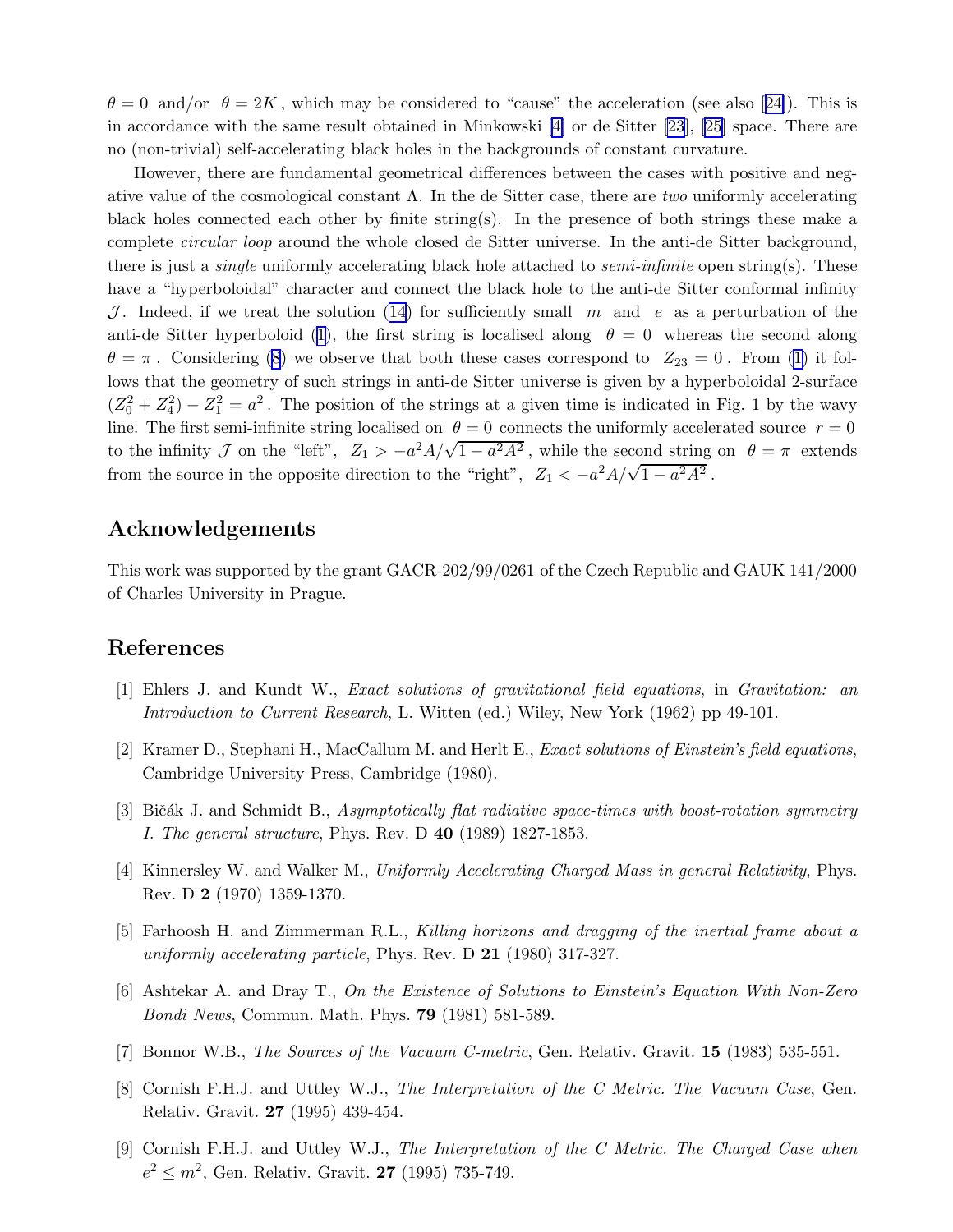- <span id="page-6-0"></span>[10] Pravda V. and Pravdová A., *Boost-rotation symmetric spacetimes – review*, Czech. J. Phys. 50 (2000) 333-440.
- [11] Podolský J. and Griffiths J.B., *Null limits of the C-metric*, Gen. Relativ. Gravit. **33** (2001) 105-110.
- [12] Gleiser R. and Pullin J., Are cosmic strings gravitationally stable topological defects?, Class. Quantum Grav. 6 (1989) L141-L144.
- [13] Bičák J., Is there a news function for an infinite cosmic string?, Astron. Nachr. 311 (1990) 189-192.
- [14] Nutku Y. and Penrose R., On Impulsive Gravitational Waves, Twistor Newsletter No. 34, 11 May (1992) 9-12.
- [15] Hogan P.A., A Spherical Impulse Gravity Wave, Phys. Rev. Lett. 70 (1993) 117-118.
- [16] Podolsk´y J. and Griffiths J.B., The collision and snapping of cosmic strings generating spherical impulsive gravitational waves, Class. Quantum Grav. 17 (2000) 1401-1413.
- [17] Aliev A.N. and Nutku Y., Impulsive spherical gravitational waves, Class. Quantum Grav. 18 (2001) 891-906.
- [18] Plebanski J.F. and Demianski M., Rotating, Charged, and Uniformly Accelerating Mass in General Relativity, Ann. Phys. (NY) 98 (1976) 98-127.
- [19] Carter B., Hamilton-Jacobi and Schrodinger Separable Solutions of Einstein's Equations, Commun. Math. Phys. 10 (1968) 280-310.
- [20] Debever R., On type D expanding solutions of Einstein-Maxwell equations, Bull. Soc. Math. Belg. 23 (1971) 360-376.
- [21] Bičák J. and Pravda V., Spinning C-metric: Radiative spacetime with accelerating, rotating black holes, Phys. Rev. D **60** (1999) 044004.
- [22] Letelier P.S. and Oliveira S.R., Uniformly accelerated black holes, Phys. Rev. D 64 (2001) 064005.
- [23] Mann R.B. and Ross S.F., *Cosmological production of charged black hole pairs*, Phys. Rev. D 52 (1995) 2254-2265.
- [24] Mann R.B., Pair production of topological anti–de Sitter black holes, Class. Quantum Grav. 14 (1997) L109-L114.
- [25] Podolský J. and Griffiths J.B., Uniformly accelerating black holes in a de Sitter universe, Phys. Rev. D 63 (2001) 024006.
- [26] Bičák J. and Krtouš P., Accelerated sources in de Sitter spacetime and the insufficiency of retarded fields, Phys. Rev. D 64 (2001) 124020.
- [27] Hawking S.W. and Ellis G.F.R., The Large Scale Structure of Space-Time, Cambridge University Press, Cambridge (1973).
- [28] Lake K. and Roeder R. C., Effects of a nonvanishing cosmological constant on the spherically symmetric vacuum manifold, Phys. Rev. D 15 (1977) 3513-3519.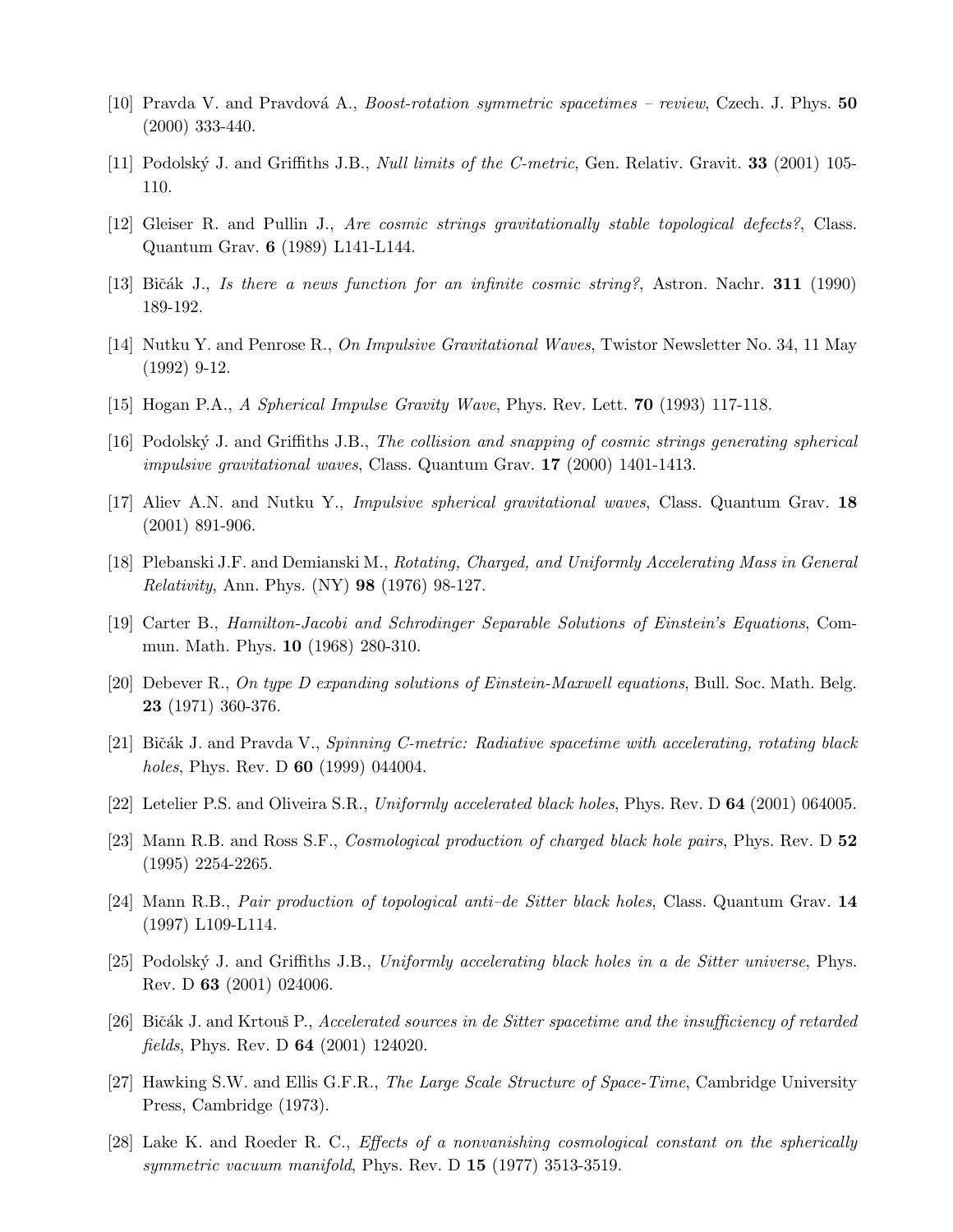- <span id="page-7-0"></span>[29] Laue H. and Weiss M., Maximally extended Reissner-Nordström manifold with cosmological constant, Phys. Rev. D 16 (1977) 3376-3379.
- [30] Bičák J. and Podolský J., Global structure of Robinson-Trautman radiative space-times with cosmological constant, Phys. Rev. D 55 (1997) 1985-1993.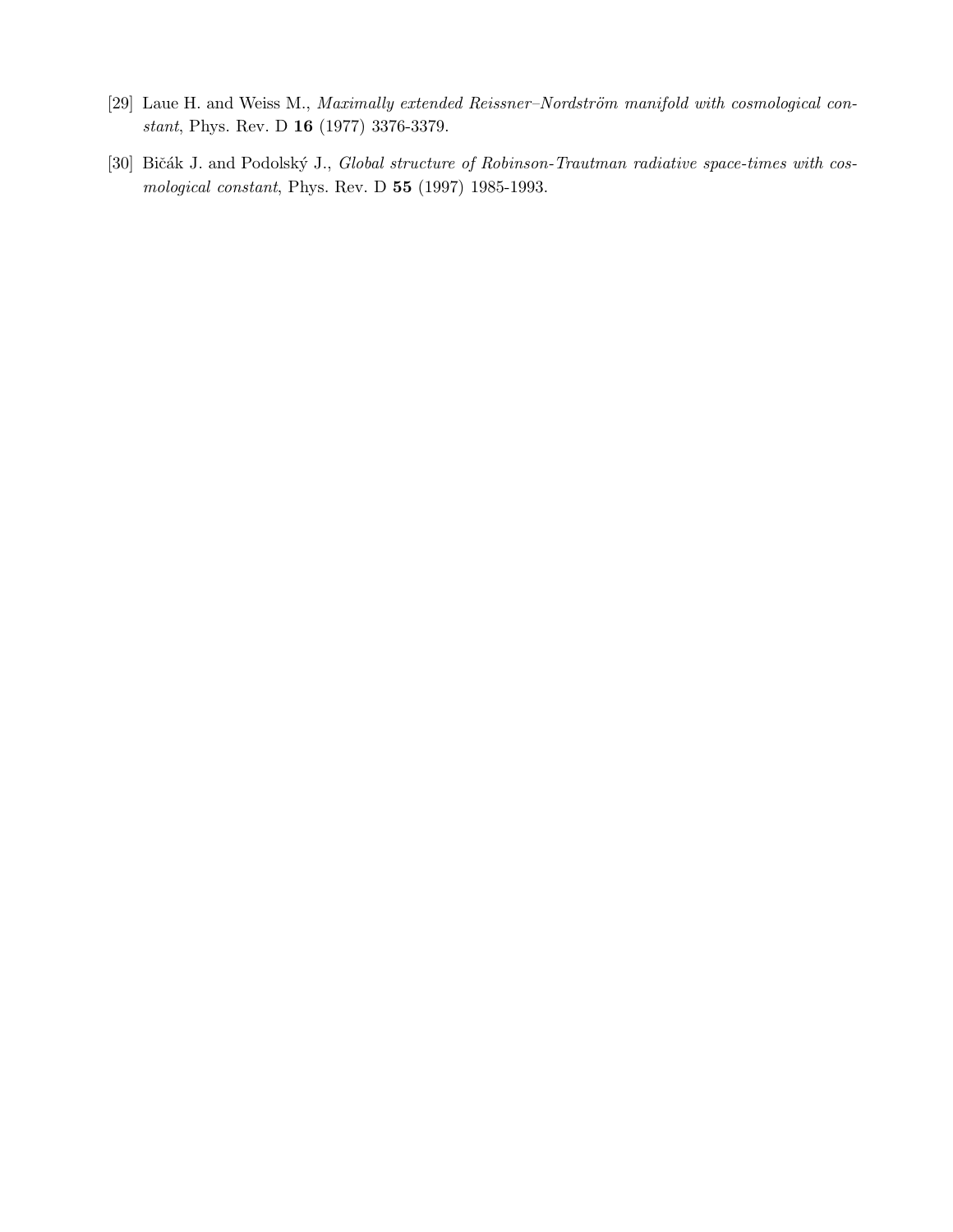Figure 1: The anti-de Sitter space represented as a hyperboloid for the section  $Z_{23} = 0$  (left), and the corresponding Penrose conformal diagram (right). The trajectories of observers with uniform acceleration A given by  $\chi = \chi_0$  (i.e.,  $Z_1 = -a^2 A \sqrt{1 - a^2 A^2}$ , or  $r = 0$ ) are indicated. The possible two semi-infinite cosmic strings localised on  $Z_{23} = 0$  extend from the observer in opposite directions  $\theta = 0$  and  $\theta = \pi$ .

Figure 2: In the full ranges of p and q, physical spacetimes only occur when  $p \in (p_1, p_2)$ , or  $p \in (p_3, p_4)$ , where  $p_i$  are possible real roots of the polynomial  $P$ . There exist at most two real (necessarily negative) roots  $q_1$  and  $q_2$  of the polynomial Q. Generically, there are thus four static spacetime regions which are indicated by the shaded areas. We concentrate here on the spacetime spanned by  $p_1 < p < p_2$ and  $q < -p$  between the curvature singularity  $q = -\infty$  and the conformal infinity  $p + q = 0$ . This contains one non-static and two static regions which are separated by inner  $(q = q_1)$  and outer  $(q = q_2)$ black hole horizons.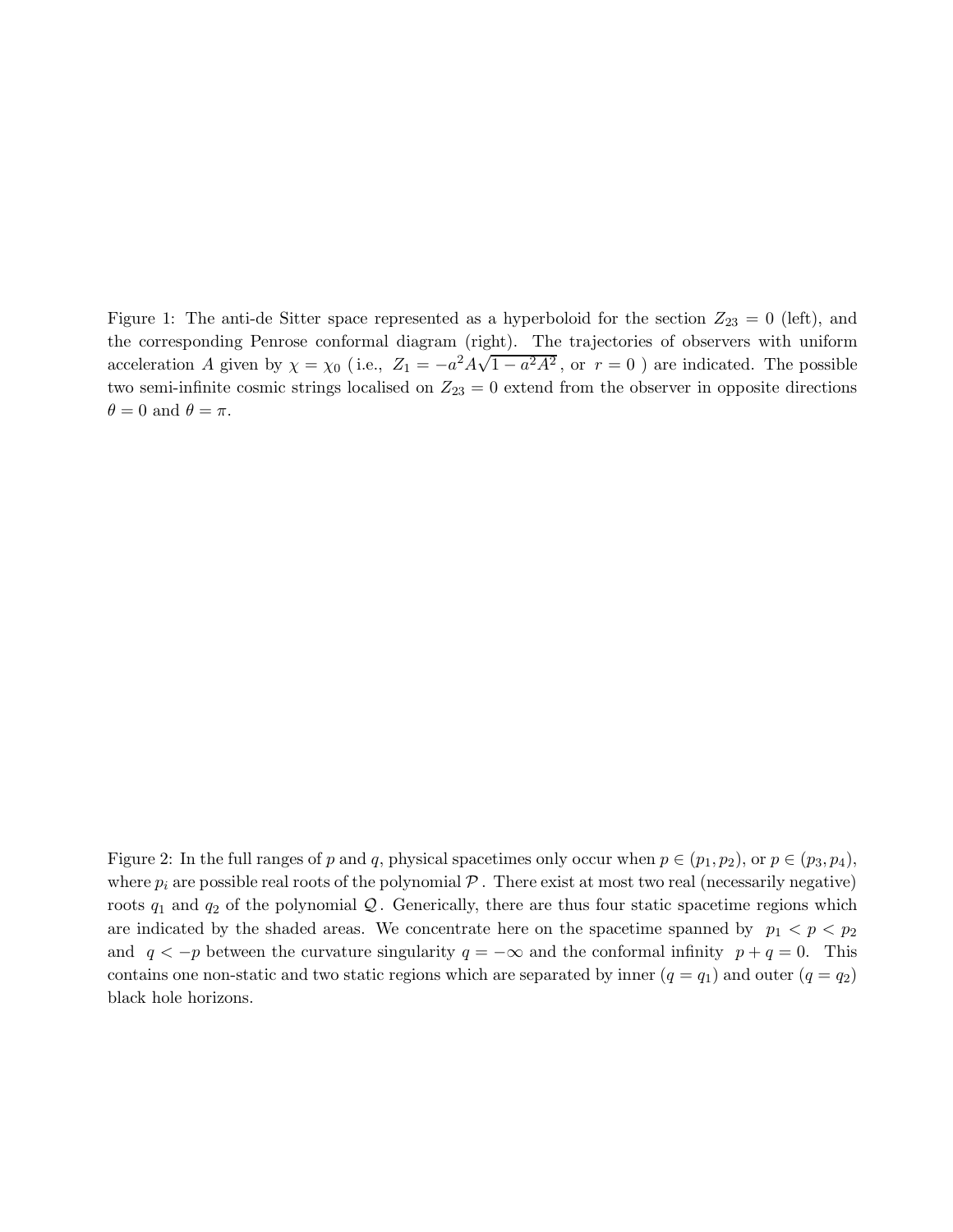